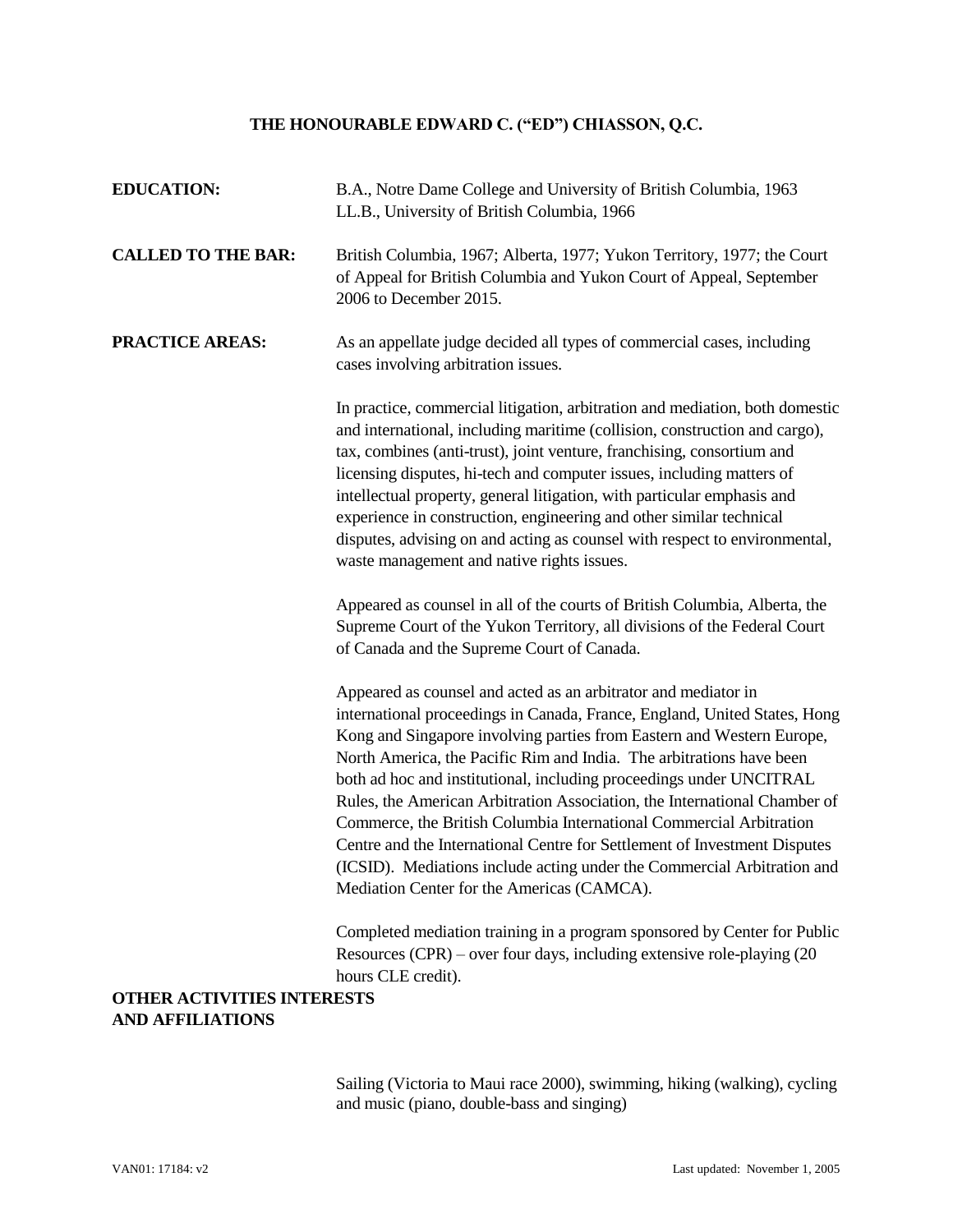| Past Chair, Board of Directors, Vancouver Symphony Society |  |  |  |
|------------------------------------------------------------|--|--|--|
|                                                            |  |  |  |

Past member, Board of Directors of Festival Vancouver

Member, Board of Directors, Chor Leoni Men's Choir

Past member, Board of Directors, Bowen Island Community Foundation

Member, Royal Vancouver Yacht Club

Past Grand Senechal, Vancouver Chapter, Confrerie des Chaveliers du Tastevin

Member Vancouver Branch, International Wine and Food Society

Member Vancouver Chapter, Commanderie de Bordeaux

## **PUBLICATIONS AND**

**COURSES TAUGHT:** While a judge published and spoke as follows: "Arbitral and Judicial Musings", ADRIC Canadian Arbitration and Mediation Journal 2014; "View from the Bench" 2008 (I do not have a note of the journal); 2009 speaker at CLE "Drafting Arbitral Awards"; 2012 "the Role of the Courts in Commercial Arbitration:; 2014 - speaker at Western Canada Commercial Arbitration Society in Calgary, Alberta; 2015 - speaker at ICDR Miami International Arbitration Conference; 2015 - speaker at ICC Canada international arbitration conference in Vancouver, B.C.

> While in practice published and delivered papers in the fields of commercial litigation practice and procedure, international and domestic commercial arbitration, mediation, environmental law and native issues. During the period July 1995-June 1996, he was the Hunter Professor of Arbitration and Dispute Resolution at the City University of Hong Kong.

"The Canadian Litigator's Experience with International Commercial Arbitration - One Man's Perspective", *International Commercial Arbitration*, Canadian Council International Chamber of Commerce, 1982

"Commercial Arbitration and International Trade", April 1982

"Practical Aspects of International Arbitration", September 1983

"The Canadian Common Law and the Concept of Amiable Composition", *Arbitration*, Vol.52, No.3 August 1986.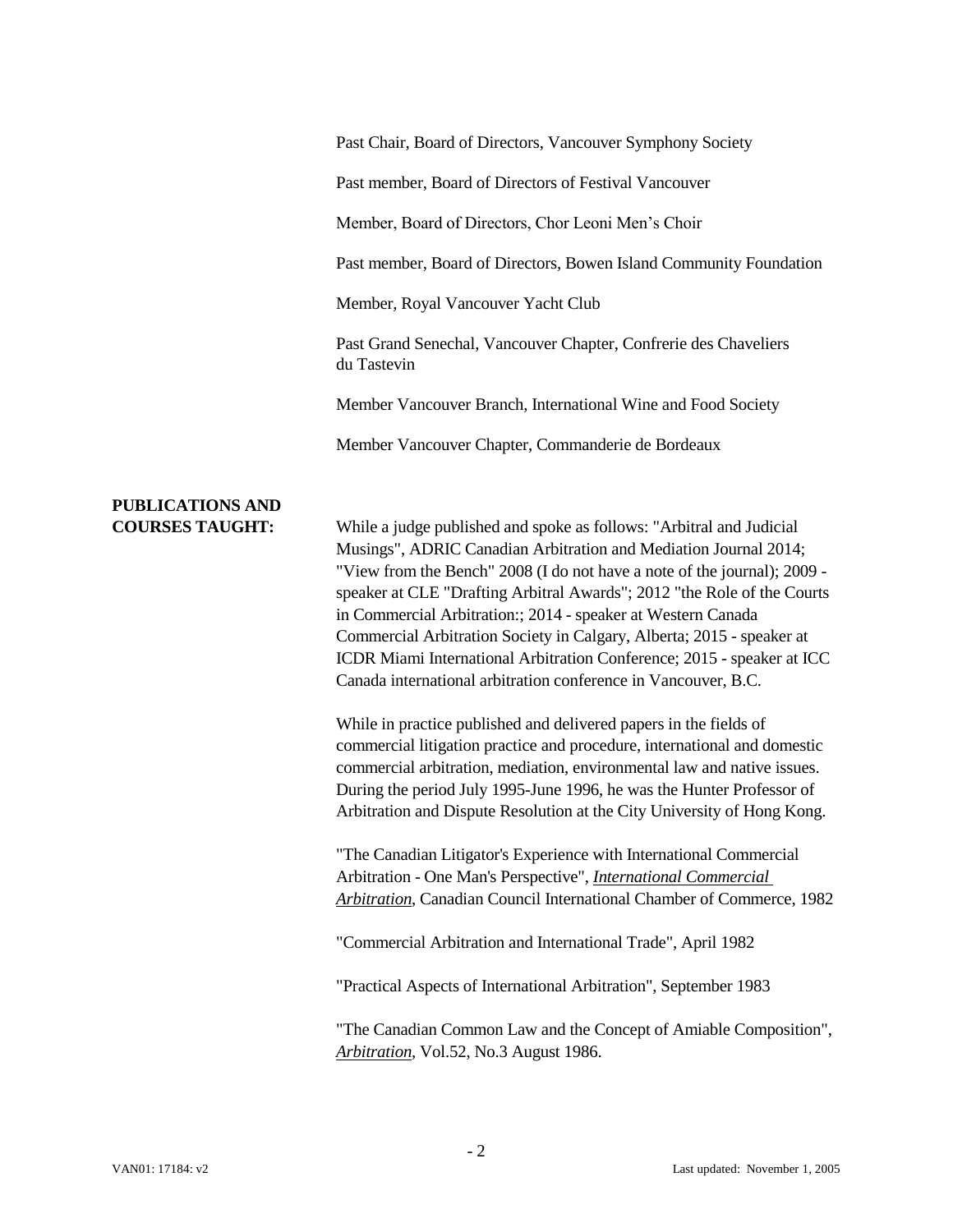"Canada - No Man's Land No More", Journal of International Arbitration, Vol. 3, No. 2, June 1986

"Notes on Recent Canadian Legislation on Arbitration" (Co-Author, Marc Lalonde) Arbitration International, Vol. 2, No. 4, November 1986

"Sights, Centres and Practices", September 1986

"To UNCITRAL or not to UNCITRAL", September 1986

"The Arbitrator's Role in International Arbitration", November 1986

"History and Use of Commercial Arbitration", November 1986

"Alternative Dispute Resolution", November 1986

"The Better Way Within: The Reaction of Canadian Courts to Modern Needs", May 1987

"Responding to Environmental Investigations" with G.R. Switzer and W.K. McNaughton, September 1989

"Aboriginal Rights and Indian Self-Government", April 1990

"Defending Against Environmental Prosecutions", May 1990

"From the Desert to the Mountains: and Now to Avoid the Precipice", The Advocate, Vol. 49, Part 1, January 1991, page 19: with B. Thompson.

"Legal Green", C.G.A. Journal, January, 1991

"Environmental Investigations and Spill Response", Environmental Law and Business in Canada, May 1993, with W.K. McNaughton

"U.S. Commercial Law Crosses Northern Border: Good Faith and Fair Dealing" The National Law Journal September 4, 1995 page C16.

"A Precipice Avoided: Judicial Stays and Party Autonomy in International Arbitration", The Advocate, Vol. 54 Part 1, January 1996, page 63.

"The UNIDROIT Principles of International Commercial Contracts and the Growth of International Commercial Law in the Asia-Pacific Region", 1996 [to be published in the spring of 1999]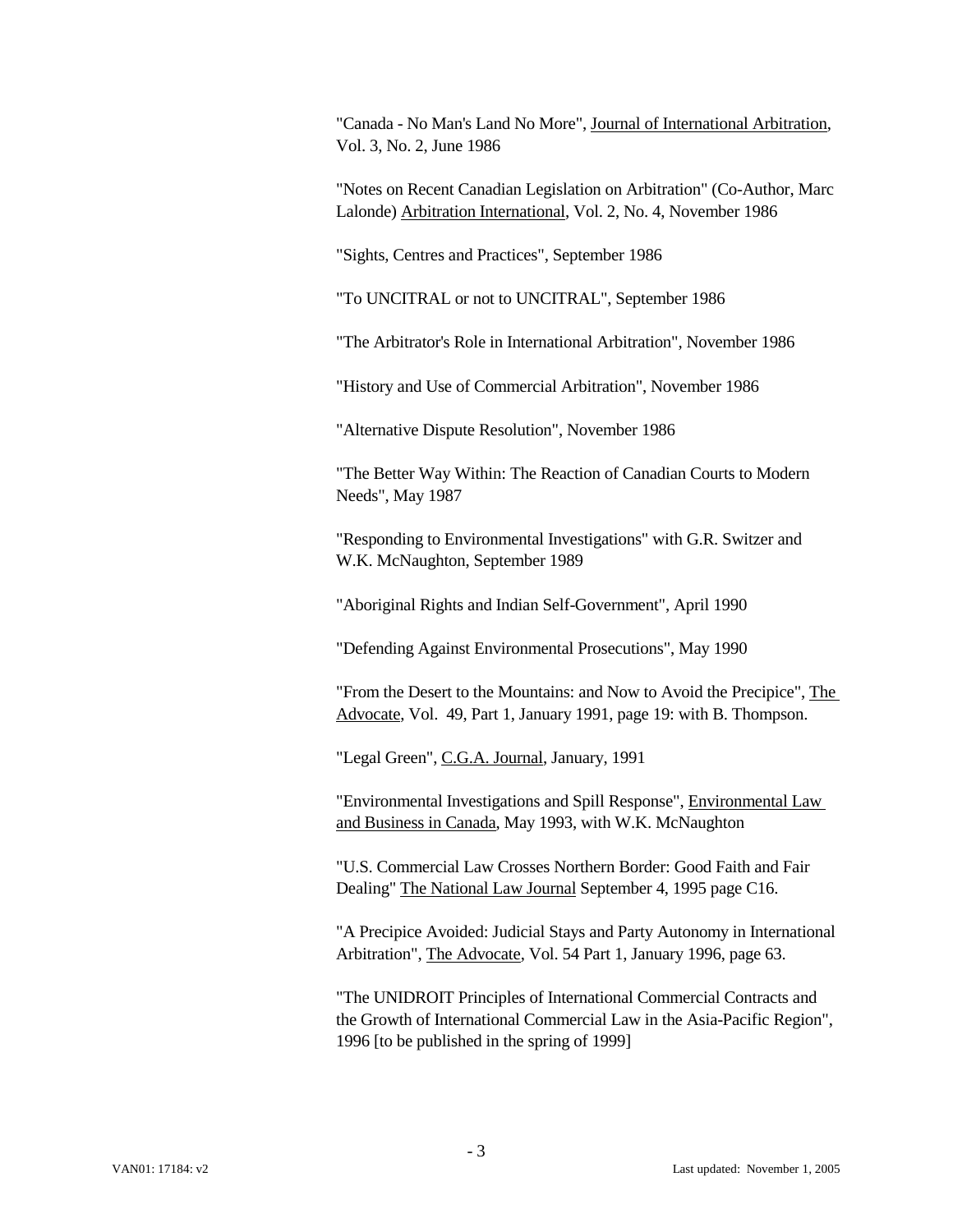"Alternative Dispute Resolution in Non-Union Human Resource Conflicts in the Context of the North American Free Trade Agreement" Canada-United States Law Journal, Vol. 22, 1996, page 295

"Sources of Law in International Arbitration", G.M. Beresford Hartwell (ed.) The Commercial Way to Justice, 1997, page 29

"Evidentiary Issues in International Arbitration" (August 1996)

"The Commercial Arbitration and Mediation Centre for the Americas: NAFTA's Mandate for the Private Sector", Arbitration International, Vol. 13, No. 1, 1997, page 93

"International Arbitration in Canada", Internationale Schiedsgerichtsbarkeit, ed. Prof. Dr. Peter Gottwald, Geiseking-Verlag, Bielefeld 1997, page 639

"A Comparison of International Commercial Arbitration Rules: The Practical Implications", January 1999.

"Weighing the Pros and Cons of a Fairness Arbitration", Corporate Legal Times, Vol. 9, Number 93, page 32, August 1999, with Ian Marshall

"Harmonization and Growth of International Commercial Law in the Asia-Pacific Region", Comparative Law Yearbook of International Business, Vol. 21, 1999, page 389

"A Comparison of International Arbitration Rules: A Practical Perspective" Lawyering in the International Market, editors, Dennis Campbell, Brian Birkeland, International Business Law Practice Series, Transnational Publishers, Inc. Ardsley, New York, 1999

## **MEMBERSHIPS AND OFFICES HELD:**

Fellow of the Chartered Institute of Arbitrators (London) and C. Arb of the Institute

Fellow of the Hong Kong Institute of Arbitrators Limited

Chartered Arbitrator of the Canadian Institute of Arbitrators

Member of the Panel of Arbitrators of the American Arbitration Association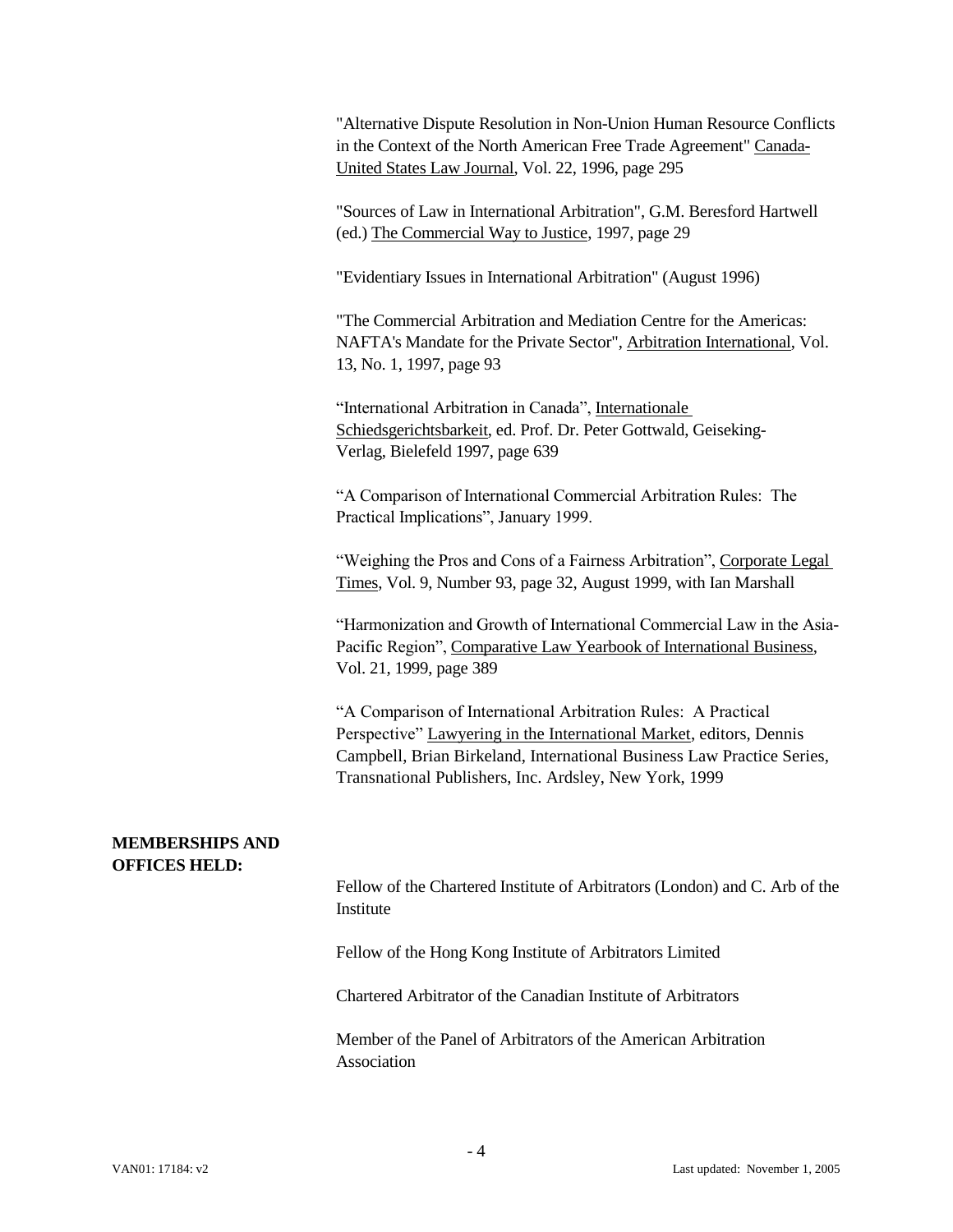Member, International Chamber of Commerce Commission on Arbitration; Past-Chairman, Commercial Arbitration Committee of ICC Canadian National the Committee

Member of the Panel of Arbitrators of the Chartered Institute of **Arbitrators** 

Founding Trustee, British Columbia International Commercial Arbitration Centre;

Member, Canadian Section Inter-America Commercial Arbitration Commission

Member of the Advisory Group on Private International Law of the Department of Justice, Ottawa

Member Ad Hoc Committee to Advise the Attorney-General of Hong Kong on Amendments to the Arbitration Ordinance

Fellow of the American College of Trial Lawyers

Fellow of the College of Commercial Arbitrators

Adjunct Professor, University of British Columbia Law School

Member, CPR Panel of Arbitrators and Mediators

Member, International Bar Association; Asia-Pacific Lawyers' Association

Chairman, Canada, United States Free Trade Agreement review panel; (FTA)

Member of the Roster of Dispute Resolution Panelists under the North American Free Trade Agreement (NAFTA) and Chairman of panel reviews

Hunter Professor of Arbitration, City University, Hong Kong: July 1995 - June 1996.

Member of the Canadian Roster of the Commercial Arbitration and Mediation Centre for the Americas (CAMCA)

Appointed as an arbitrator of the China International Economic and Trade Arbitration Commission (CIETAC)

Appointed as a UNIDROIT correspondent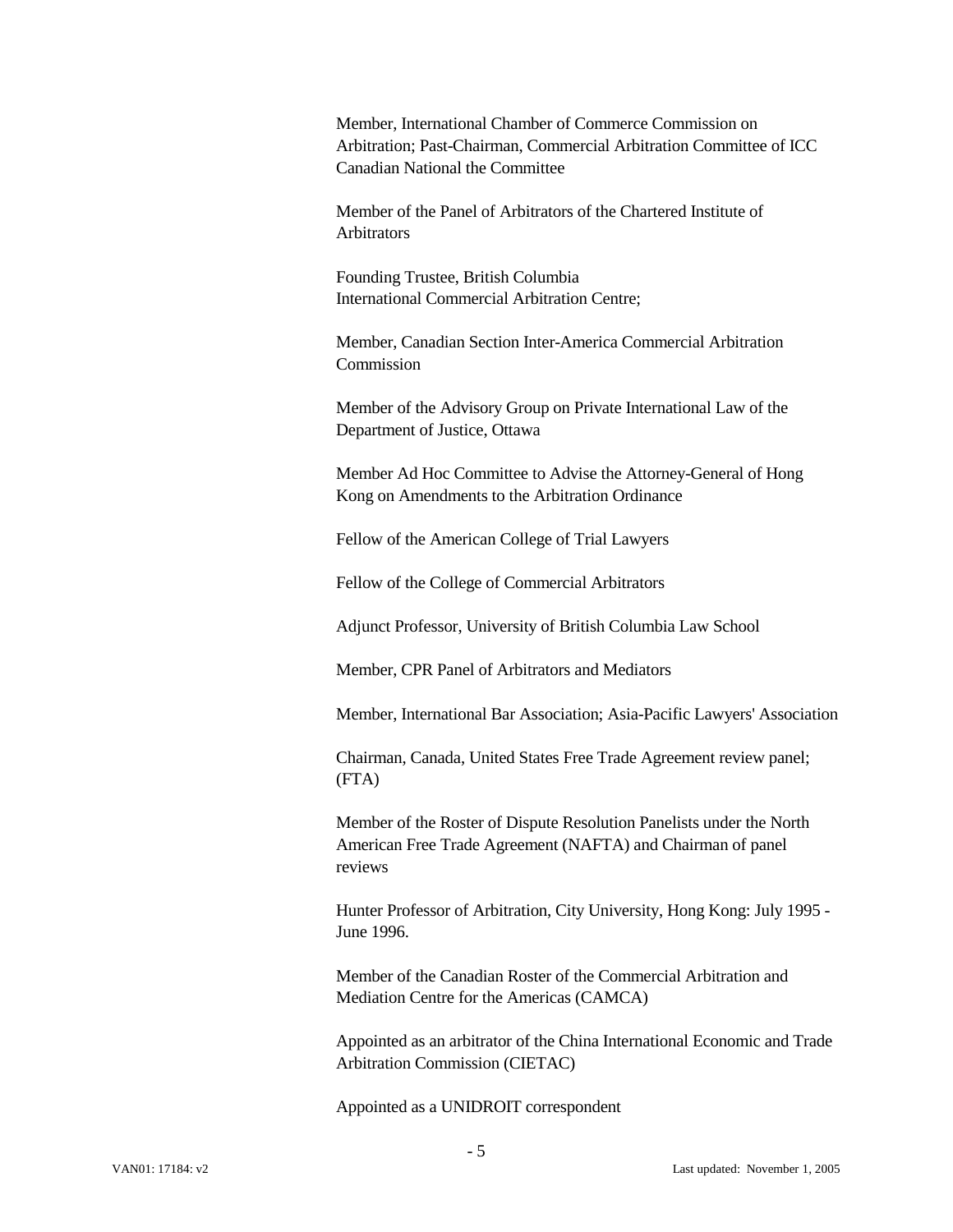Appointed to The Canadian Foundation for Dispute Resolution's Advisory Board

Appointed to domain name arbitration panels of several institutions.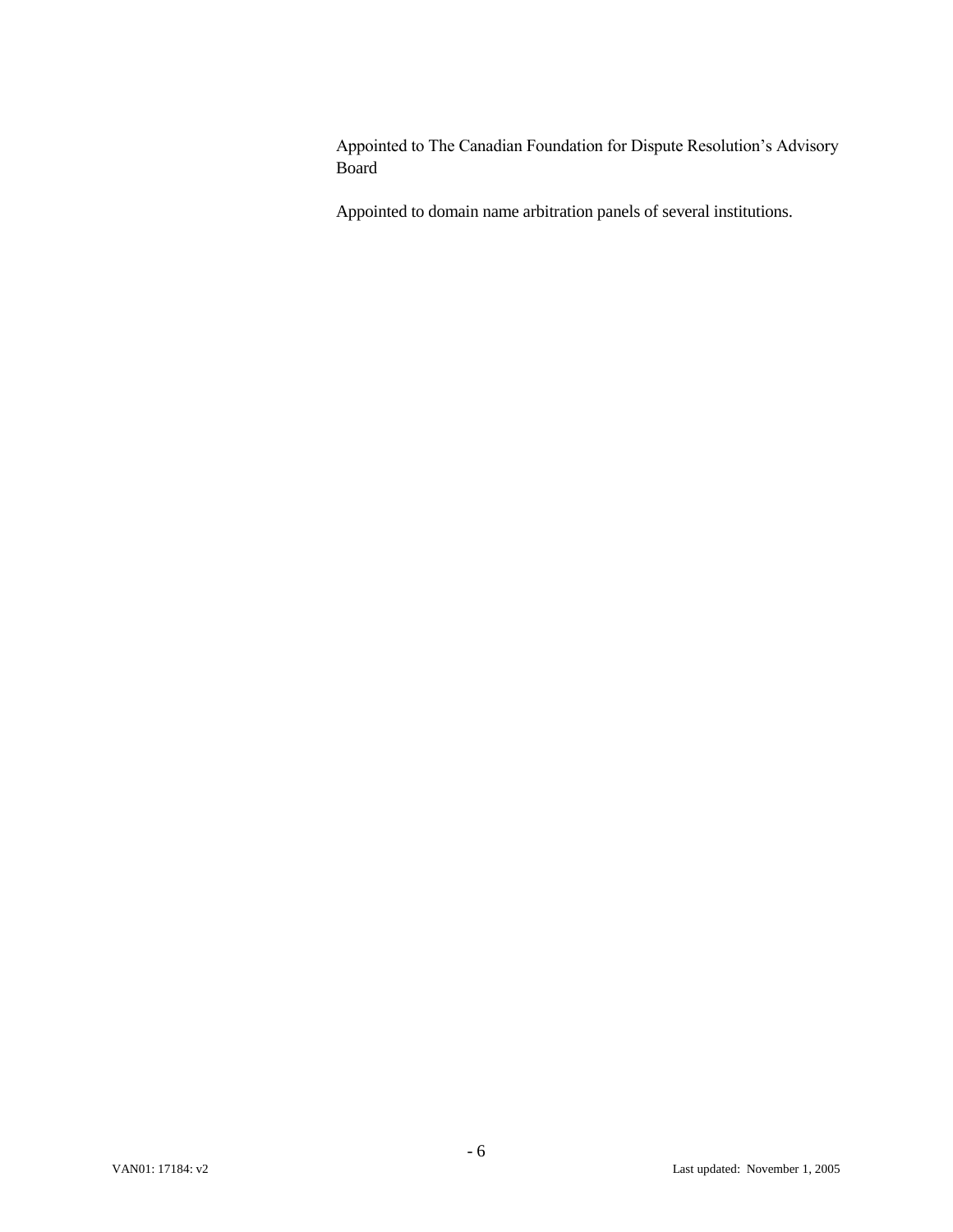## **LIST OF ADR ASSIGNMENTS**

The following is a list of arbitrations and mediations with which I have been involved either as counsel or as a tribunal member - usually as a sole arbitrator or mediator or Chairman of the tribunal. Not all cases were taken through to an award or negotiation, but all reached a stage of development sufficient to contribute to my overall experience. They are not in chronological or any other order and are reproduced based upon my recollection at the time the list was prepared. The list is representative, not exhaustive.

| Location:               | <b>British Columbia</b>                                    |
|-------------------------|------------------------------------------------------------|
| Parties:                | Canadian                                                   |
| Type of Dispute:        | Underground sewer construction                             |
| <b>Acting Capacity:</b> | Counsel                                                    |
| Administration:         | ad hoc                                                     |
| Location:               | Alberta                                                    |
| Parties:                | Canadian                                                   |
| Type of Dispute:        | <b>Concrete Building Construction</b>                      |
| <b>Acting Capacity:</b> | Counsel                                                    |
| Administration:         | ad hoc                                                     |
| Location:               | <b>New York</b>                                            |
| Parties:                | German and U.S.                                            |
| Type of Dispute:        | <b>Construction of Industrial Plant</b>                    |
| <b>Acting Capacity:</b> | Arbitrator                                                 |
| Administration:         | <b>ICC</b>                                                 |
| Location:               | <b>New York</b>                                            |
| Parties:                | Dutch and U.S.                                             |
| Type of Dispute:        | <b>Construction of Industrial Plant (pressure vessels)</b> |
| <b>Acting Capacity:</b> | Arbitrator                                                 |
| Administration:         | <b>AAA</b>                                                 |
| Location:               | <b>New York</b>                                            |
| Parties:                | Turkish and U.S.                                           |
| Type of Dispute:        | <b>Distribution Agreement (Food)</b>                       |
| <b>Acting Capacity:</b> | Arbitrator                                                 |
| Administration:         | <b>ICC</b>                                                 |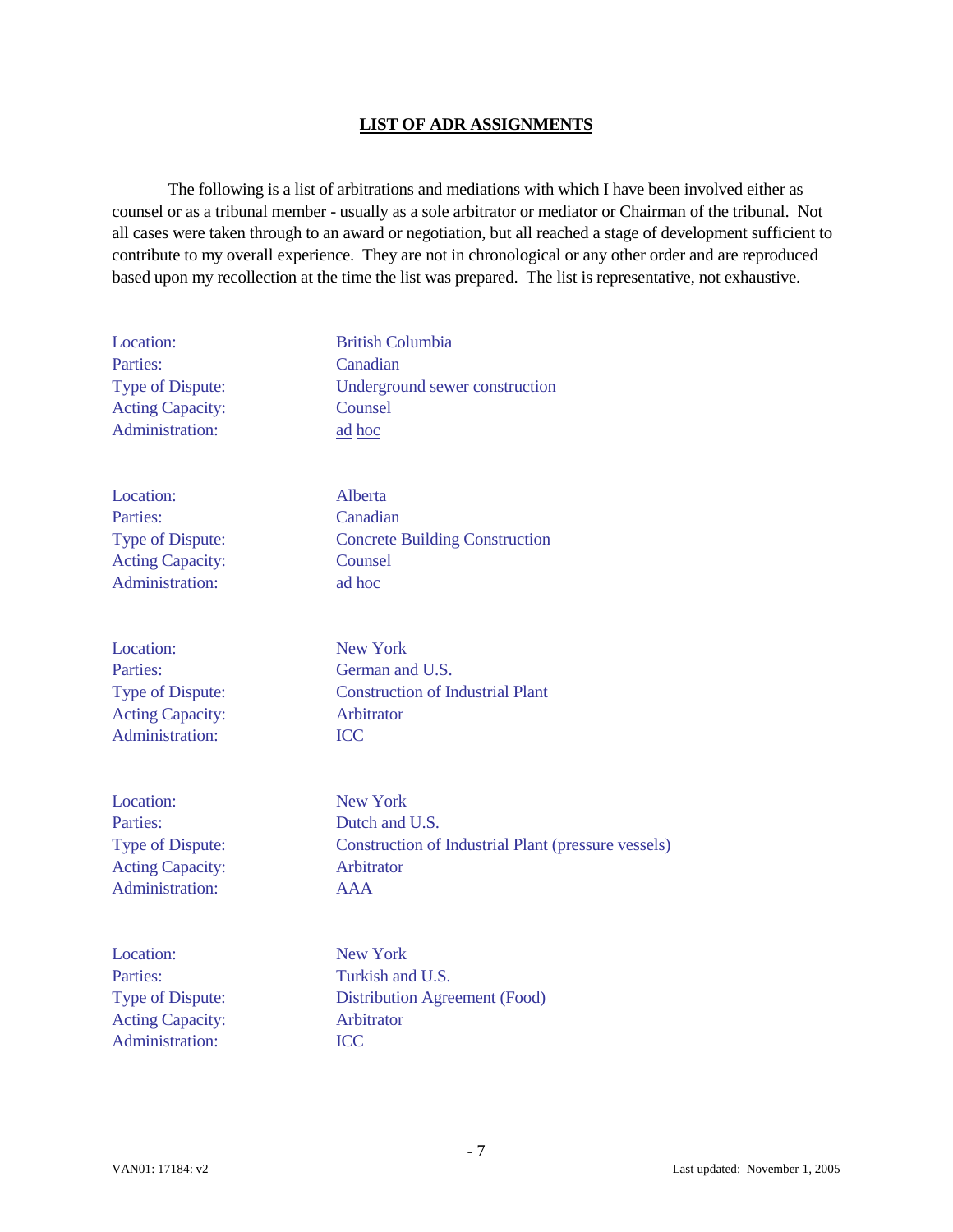Location: Chicago Parties: German and U.S. Acting Capacity: Arbitrator Administration: AAA

Location: Boston Acting Capacity: Arbitrator Administration: AAA

Location: Florida Acting Capacity: Arbitrator Administration: AAA

Location: Seattle Parties: Italian and U.S. Acting Capacity: Arbitrator Administration: ad hoc

Acting Capacity: Arbitrator Administration: ad hoc

Parties: Canadian Acting Capacity: Arbitrator Administration: ad hoc

Type of Dispute: Construction of Industrial Plant

Parties: Singaporean (French), U.S. Type of Dispute: Franchise and Distributorship Agreement

Parties: German and U.S. Type of Dispute: Construction of Industrial Plant (turbo machinery)

Type of Dispute: Distributorship Agreement (Clothing)

Location: British Columbia Parties: Canadian and U.S. Type of Dispute: Construction of a Sailing Yacht

Location: British Columbia Type of Dispute: Stock Option Agreement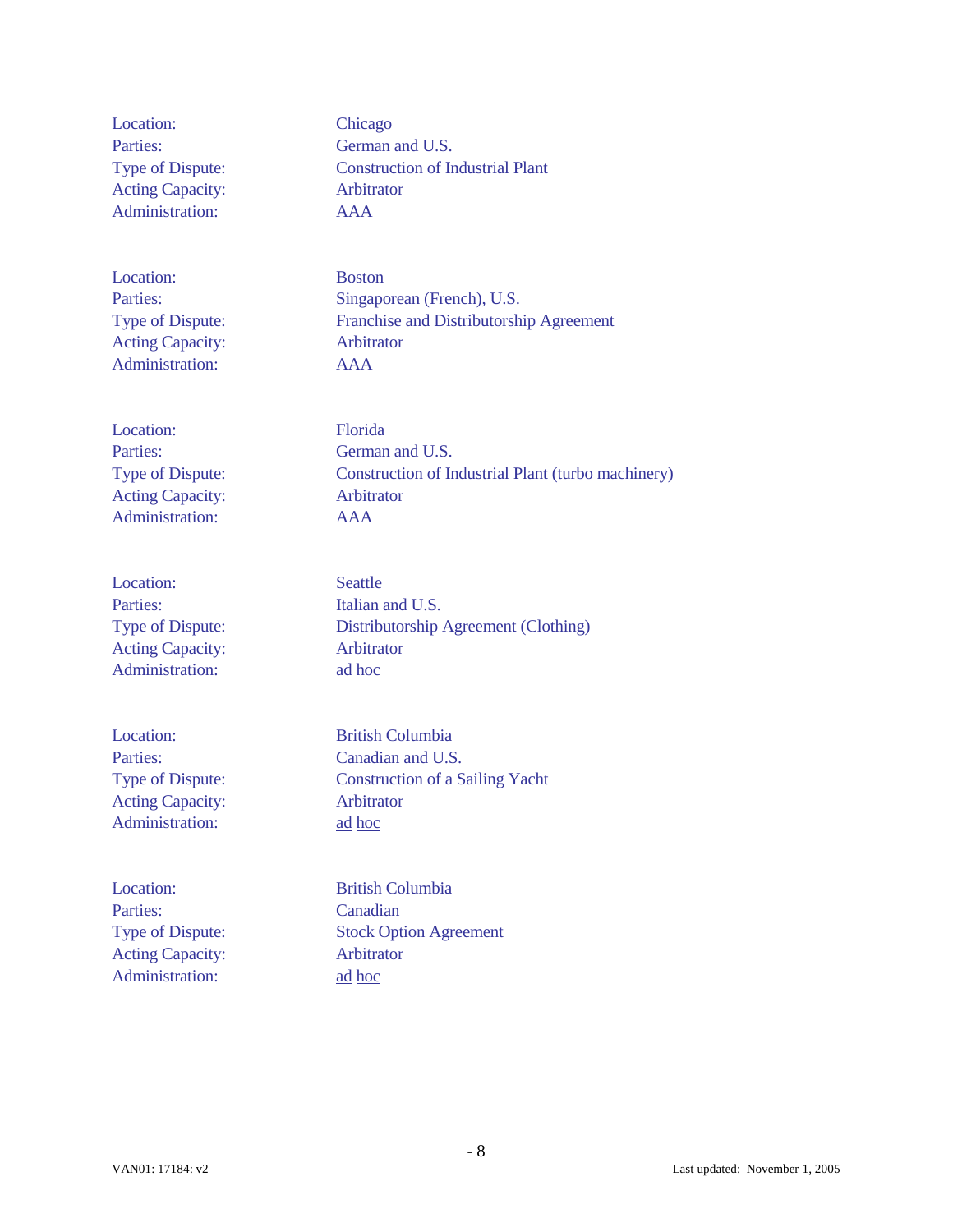Acting Capacity: Arbitrator Administration: ad hoc

Acting Capacity: Arbitrator Administration: B.C.I.C.A.C.

Location: British Columbia Acting Capacity: Arbitrator Administration: B.C.I.C.A.C.

Acting Capacity: Arbitrator Administration: **ICC** 

Location: Seattle (Paris) Parties: French and U.S. Acting Capacity: Arbitrator Administration: **ICC** 

Location: British Columbia Acting Capacity: Counsel Administration: B.C.I.C.A.C.

Location: British Columbia Parties: Canadian and U.S. Type of Dispute: Distributorship Agreement (high tech products)

Location: British Columbia Parties: Chinese and U.S. Type of Dispute: Warranties and Distributorship Agreement

Parties: Canadian and U.S. Type of Dispute: Distributorship Agreement (Food)

Location: British Columbia Parties: Japanese and U.S. Type of Dispute: Land Development Joint Venture

Type of Dispute: Shareholders Agreement

Parties: Korean and Canadian Type of Dispute: Ship Construction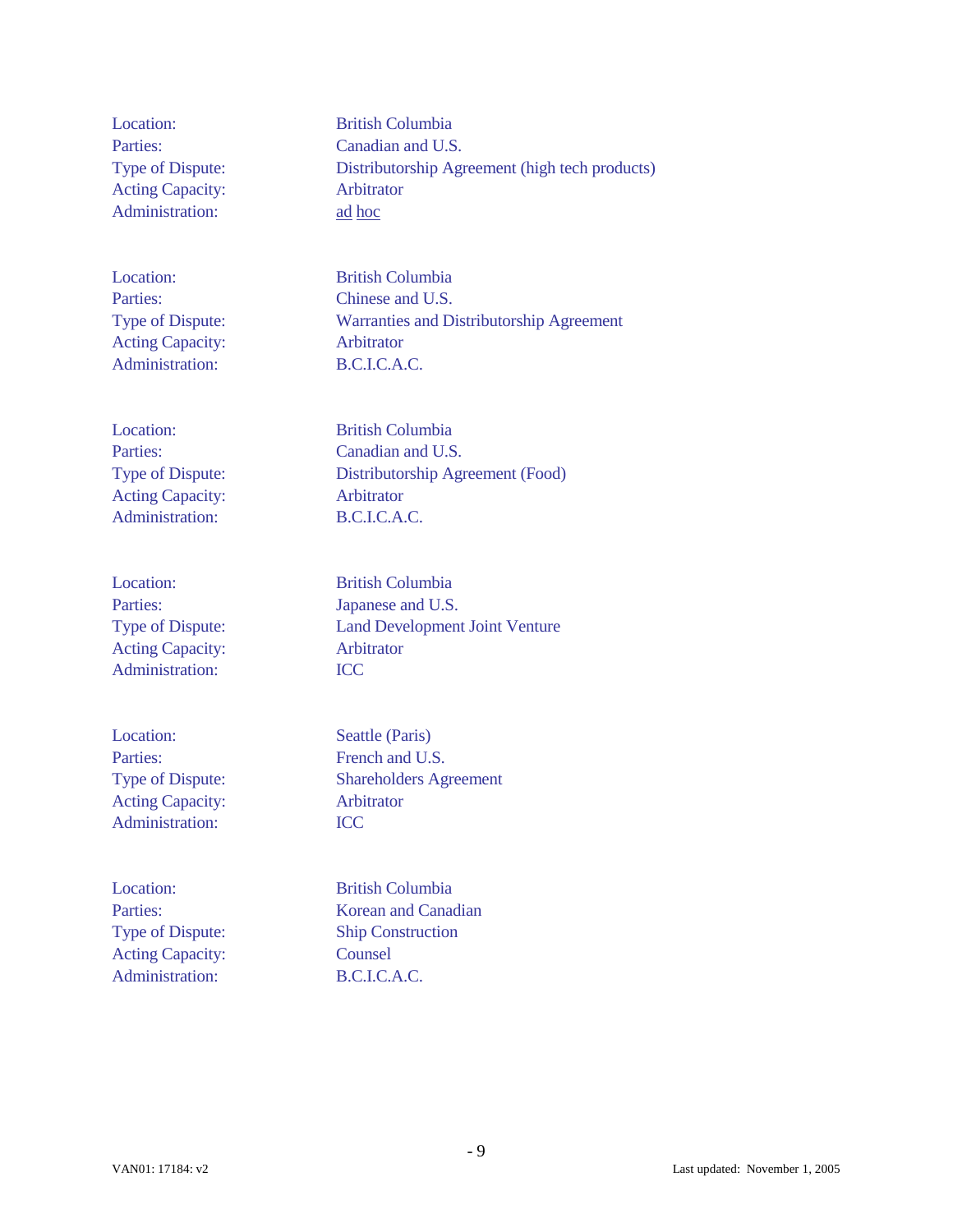Location: British Columbia Acting Capacity: Counsel Administration: **ICC** 

Location: Paris Acting Capacity: Counsel Administration: ICC

Location: London Acting Capacity: Counsel

Location: British Columbia Acting Capacity: Arbitrator Administration: **ICC** 

Location: California Parties: English and U.S. Acting Capacity: Arbitrator Administration: ad hoc (AAA)

Location: Washington, D.C. Acting Capacity: Arbitrator Administration: ICSID

Parties: Japanese and German Type of Dispute: Supply of Machinery Components

Parties: Canadian and Yugoslavian Type of Dispute: Construction of Industrial Plant (Chemical)

Parties: Canadian (Russian) and English Type of Dispute: Commodity Supply Contract Administration: London Cocoa Association

Parties: Australian and U.S. Type of Dispute: Franchise Agreement (Musical Instruments)

Type of Dispute: Railway Rolling Stock

Parties: British Virgin Islands and Bangladesh Type of Dispute: Resource Development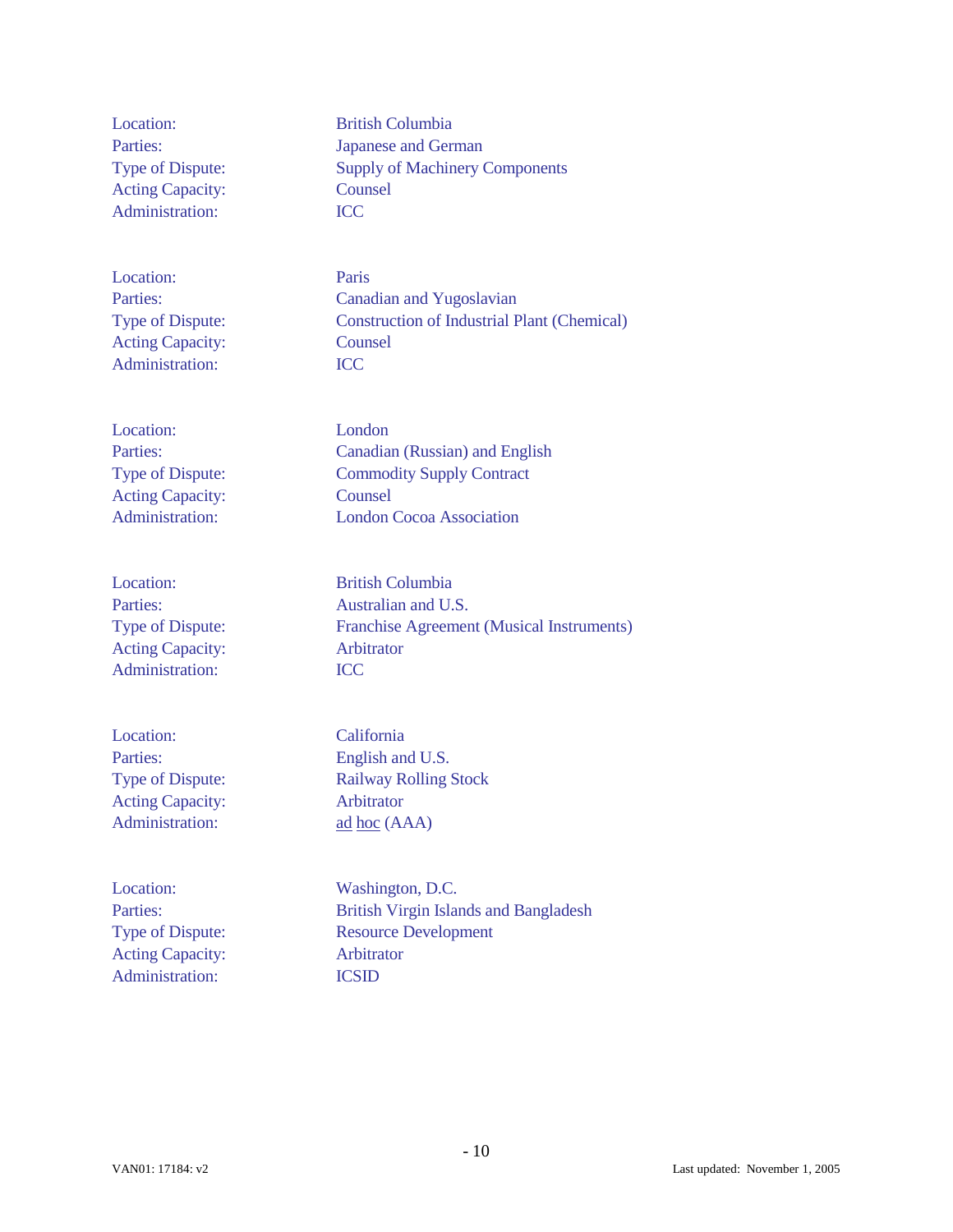| Location:               | <b>British Columbia</b>                                   |
|-------------------------|-----------------------------------------------------------|
| Parties:                | Hongkong and English                                      |
| Type of Dispute:        | <b>Banking</b>                                            |
| <b>Acting Capacity:</b> | Counsel                                                   |
| Administration:         | B.C.I.C.A.C.                                              |
| Location:               | Alberta                                                   |
| Parties:                | Canadian                                                  |
| Type of Dispute:        | <b>Commodity Freight Rate</b>                             |
| <b>Acting Capacity:</b> | Counsel                                                   |
| Administration:         | ad hoc                                                    |
| Location:               | <b>British Columbia</b>                                   |
| Parties:                | Canadian and U.S.                                         |
| Type of Dispute:        | Franchise Agreement (Computerized Financial Transactions) |
| <b>Acting Capacity:</b> | Arbitrator                                                |
| Administration:         | ad hoc                                                    |
| Location:               | California                                                |
| Parties:                | Malaysian, Hong Kong, Australian and U.S.                 |
| Type of Dispute:        | Franchise Agreement (Food)                                |
| <b>Acting Capacity:</b> | Arbitrator                                                |
| Administration:         | <b>AAA</b>                                                |
| Location:               | California                                                |
| Parties:                | Australian and U.S.                                       |
| Type of Dispute:        | <b>Contract (Real Estate Finders Fee)</b>                 |
| <b>Acting Capacity:</b> | Arbitrator                                                |
| Administration:         | <b>AAA</b>                                                |
| Location:               | <b>Hong Kong</b>                                          |
| Parties:                | <b>Canadian and Hong Kong Chinese</b>                     |
| Type of Dispute:        | <b>Food Supply</b>                                        |
| <b>Acting Capacity:</b> | Counsel and consultant                                    |

Administration: Ad Hoc and Hong Kong International Arbitration Centre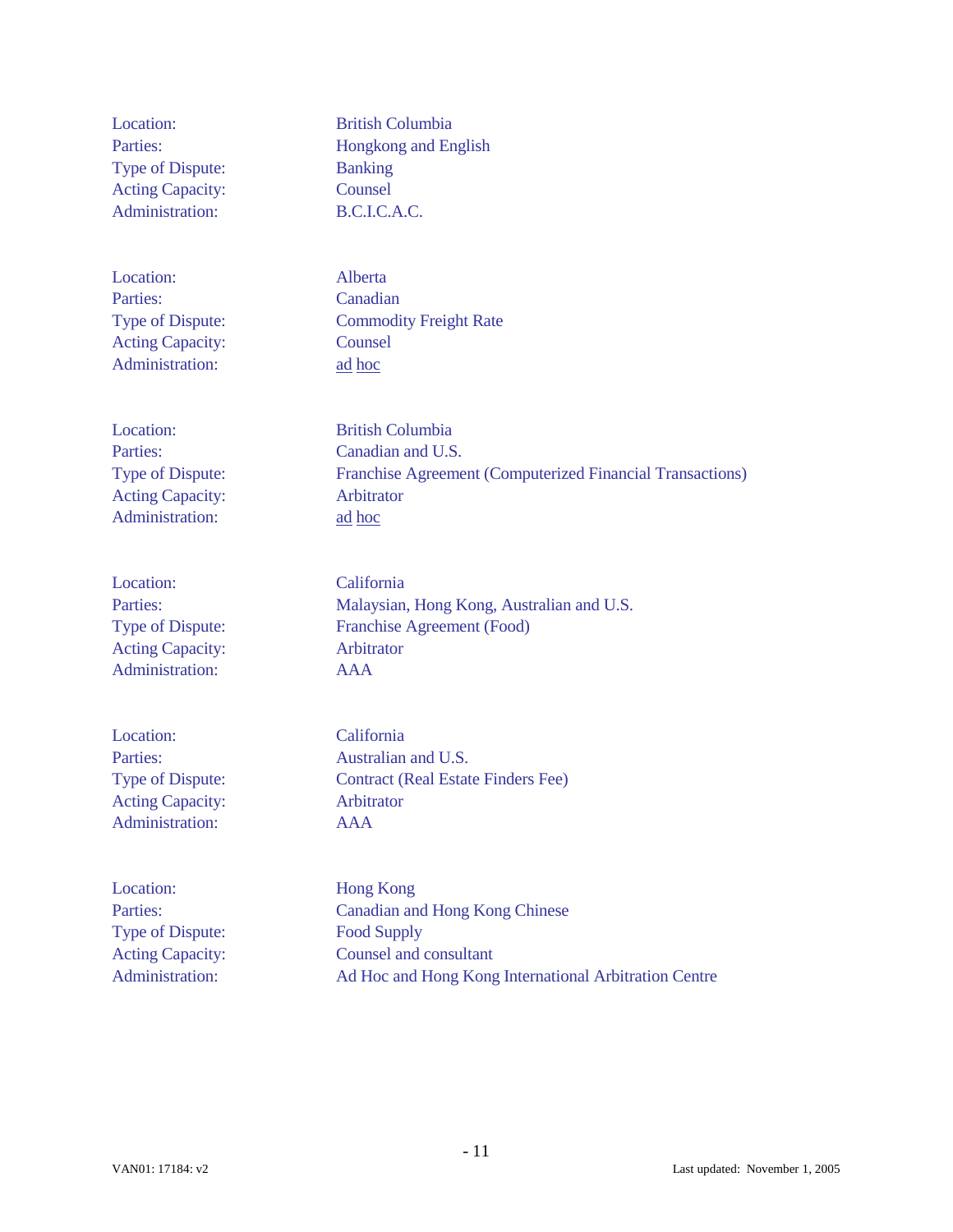Location: Texas Acting Capacity: Arbitrator Administration: **ICC** 

Location: Minnesota Acting Capacity: Arbitrator Administration: ICC

Location: Vancouver Parties: Canadian Acting Capacity: Counsel Administration: ad hoc

Location: Vancouver Parties: Canadian Type of Dispute: Construction Acting Capacity: Arbitrator Administration: B.C.I.C.A.C.

Location: Singapore Acting Capacity: Arbitrator Administration: I.C.C.

Location: Seattle Acting capacity: Arbitrator Administration: I.C.C.

Parties: Argentinian, Turkmenistanian & British Virgin Islands Type of Dispute: Petroleum Resource Development

Parties: U.S. and New Zealand Type of Dispute: Intellectual Property Transfer

Type of Dispute: Business Dislocation

Parties: Japan and Australia Type of Dispute: Construction (petroleum plant)

Parties: Switzerland and U.S. Type of Dispute: Ship construction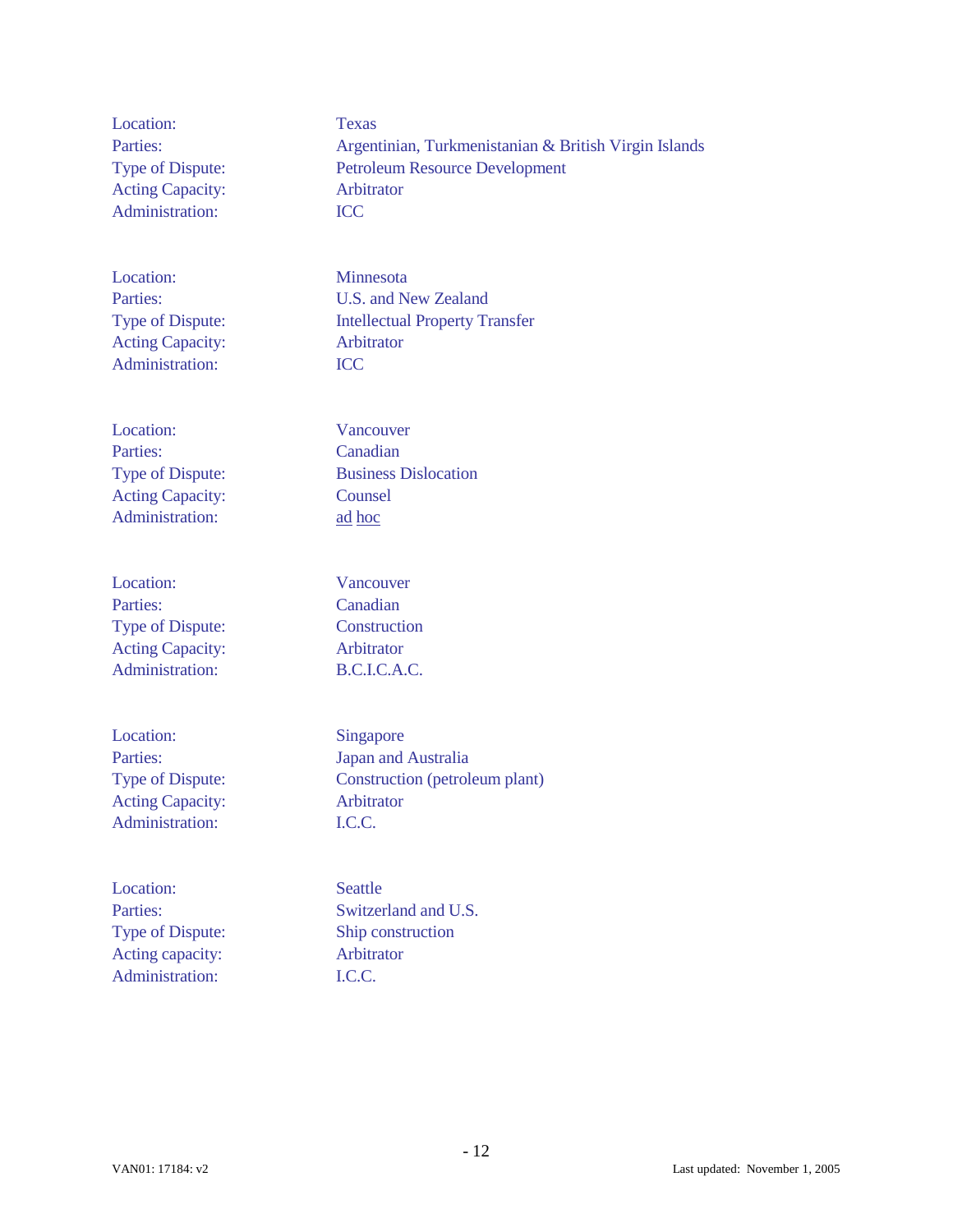| Location:               | California                                                           |
|-------------------------|----------------------------------------------------------------------|
| Parties:                | U.S. and Taiwan                                                      |
| Type of Dispute:        | <b>Telecommunications and Intellectual Property</b>                  |
| Acting capacity:        | Arbitrator                                                           |
| Administration:         | <b>AAA</b>                                                           |
|                         |                                                                      |
| Location:               | <b>Texas</b>                                                         |
| Parties:                | Japan and U.S.                                                       |
| Type of Dispute:        | <b>Agency Agreement</b>                                              |
| Acting capacity:        | Arbitrator                                                           |
| Administration:         | <b>AAA</b>                                                           |
|                         |                                                                      |
| Location:               | Calgary                                                              |
| Parties:                | <b>Canada and Philippines</b>                                        |
| Type of Dispute:        | Oil and Gas Consortium                                               |
| Acting capacity:        | Arbitrator                                                           |
| Administration:         | <b>ICC</b>                                                           |
|                         |                                                                      |
| Location:               | California                                                           |
| Parties:                | U.S. and Belgium                                                     |
| Type of Dispute:        | Licencing Agreement: Intellectual Property, Medical & Pharmaceutical |
|                         | Research                                                             |
| Acting capacity:        | Arbitrator                                                           |
| Administration:         | <b>AAA</b>                                                           |
|                         |                                                                      |
| Location:               | Vancouver                                                            |
| Parties:                | U.S. and Canada                                                      |
| Type of Dispute:        | <b>Gas Supply Contract</b>                                           |
| <b>Acting Capacity:</b> | Counsel                                                              |
| Administration:         | <b>BCICAC</b>                                                        |
|                         |                                                                      |
| Location:               | London                                                               |
| Parties:                | U.S. and England                                                     |
| Type of Dispute:        | <b>Dissolution of Partnership</b>                                    |
| <b>Acting Capacity:</b> | Consultant                                                           |
| Administration:         | Ad Hoc                                                               |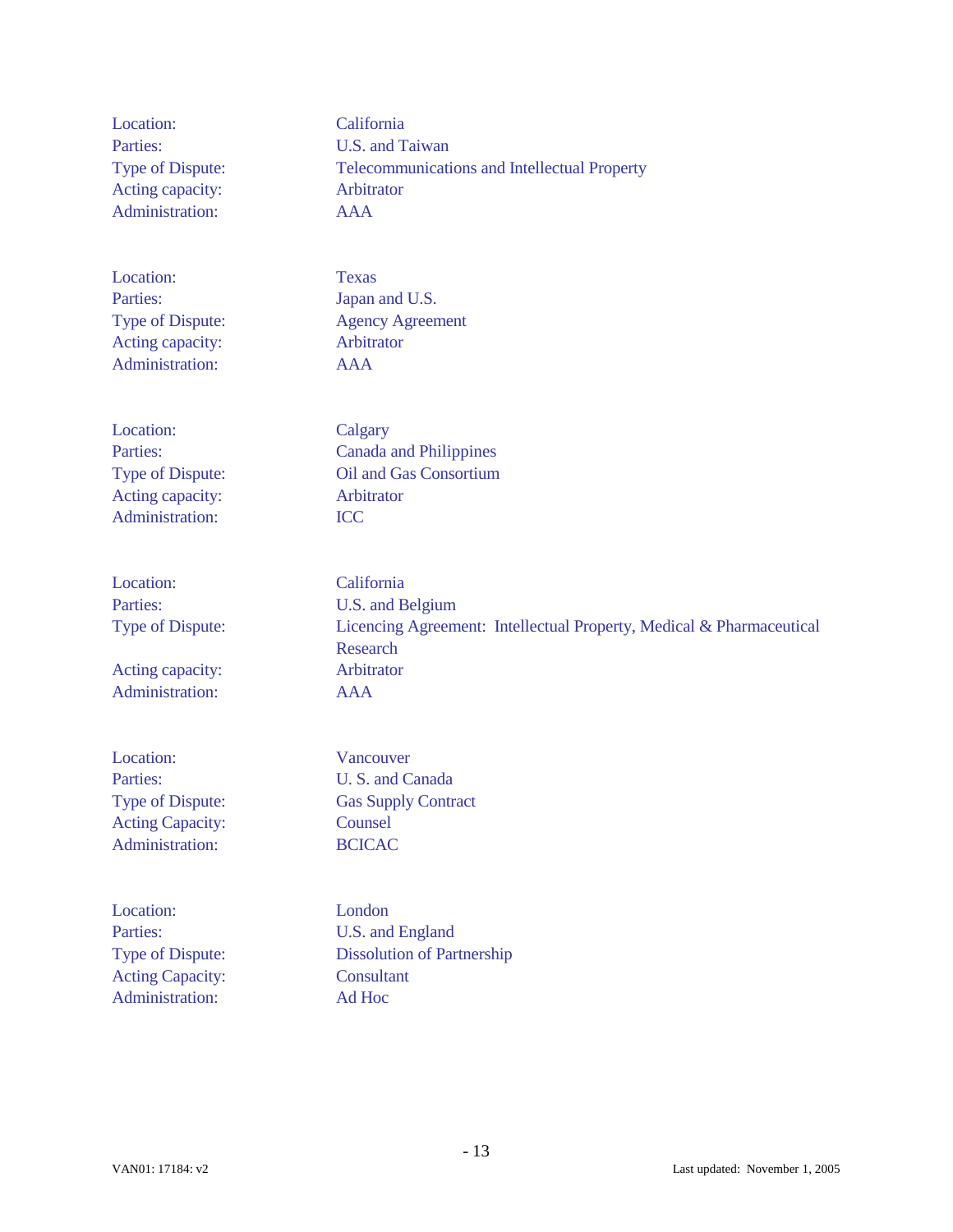Location: Vancouver Parties: U.S. and Canada Acting Capacity: Arbitrator Administration: BCICAC

Location: West Virginia Acting Capacity: Counsel Administration: AAA

Location: Toronto Acting Capacity: Co-arbitrator

Parties: U.S. and Canada Acting Capacity: Counsel Administration: AAA

Type of Dispute: Joint Venture Acting Capacity: Counsel Administration: Ad Hoc

Location: Atlanta, Georgia Acting Capacity: Counsel Administration: AAA

Location: New York Acting Capacity: Mediator Administration: CAMCA

Type of Dispute: Licensing Agreement - Fuel

Parties: U.S. and Canada Type of Dispute: Railway Car Hire – Final Offer

Parties: Canada and the U.S. Type of Dispute: NAFTA Chapter 11 – investor state Administration: UNCITRAL Rules

Location: Chicago ... Chicago ... The Chicago ... The Chicago ... The Chicago ... In the Chicago ... In the Chicago ... In the Chicago ... In the Chicago ... In the Chicago ... In the Chicago ... In the Chicago ... In the Type of Dispute: Software design contract

Location: Vancouver, Canada Parties: Canada and China

Parties: Canada and U.S. Type of Dispute: Distribution of chemicals

Parties: U.S. and Mexico Type of Dispute: Financial Services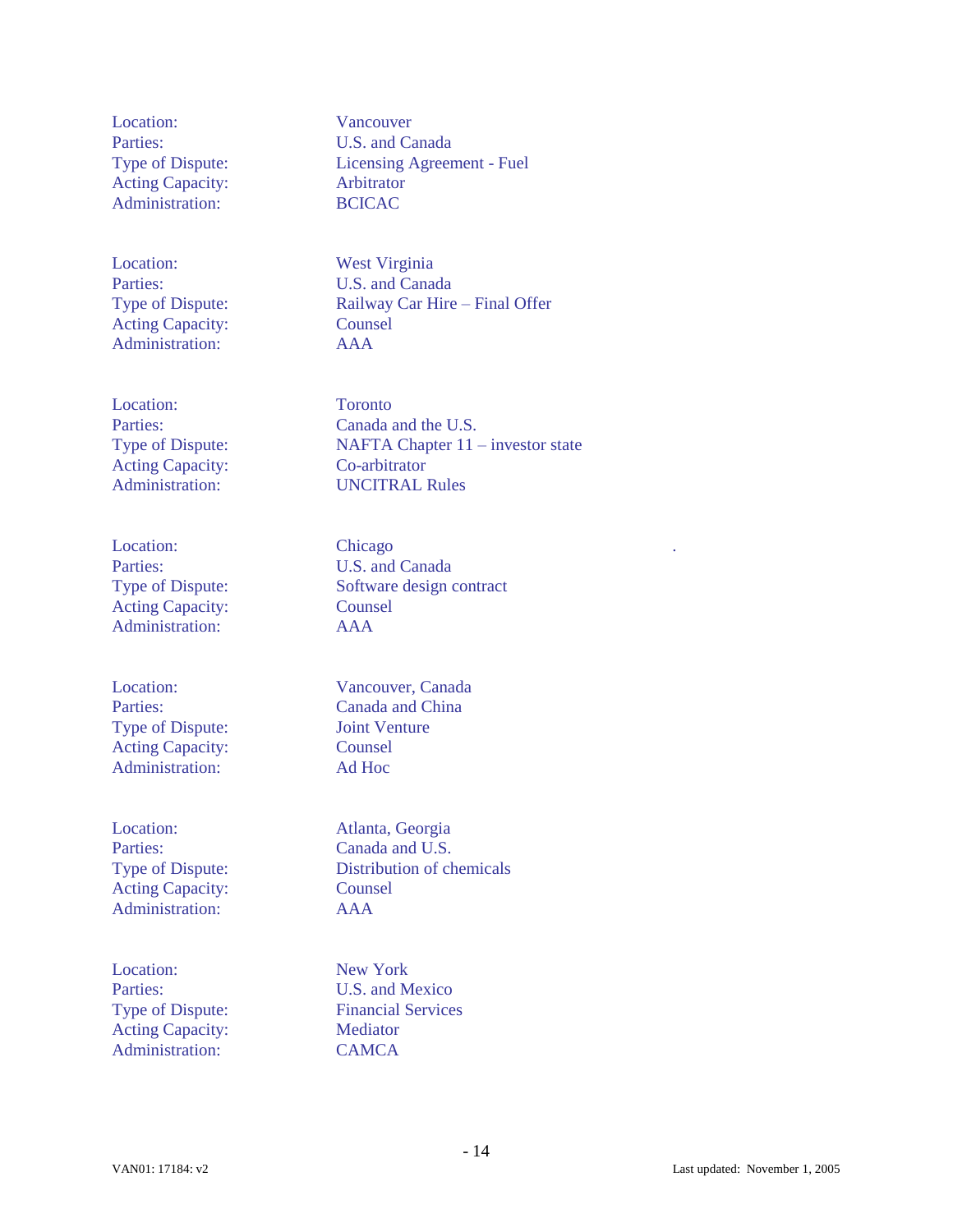Location: Vancouver Parties: Canadian Type of Dispute: Partnership Acting Capacity: Mediator Administration: Ad Hoc

Location: New York Acting Capacity: Arbitrator Administrator: AAA

Location: Vancouver Parties: Canadian Acting Capacity: Mediator Administration: Ad Hoc

Location: New York Acting Capacity: Arbitrator Administrator: AAA

Location: California Parties: Italy and U.S. Type of Dispute: Ship technology Acting Capacity: Arbitrator Administrator: AAA

Location: Washington Type of Dispute: Construction Acting Capacity: Arbitrator Administrator: AAA

Location: Miami Parties: Chile and U.S. Acting Capacity: Arbitrator Administrator: AAA

Parties: Germany and U.S (Korea) Type of Dispute: Ship construction (conversion)

Type of Dispute: Compensation for expropriation

Parties: Germany and U.S Type of Dispute: Computer technology

Parties: Slovak Republic and U.S.

Type of Dispute: Breach of confidentiality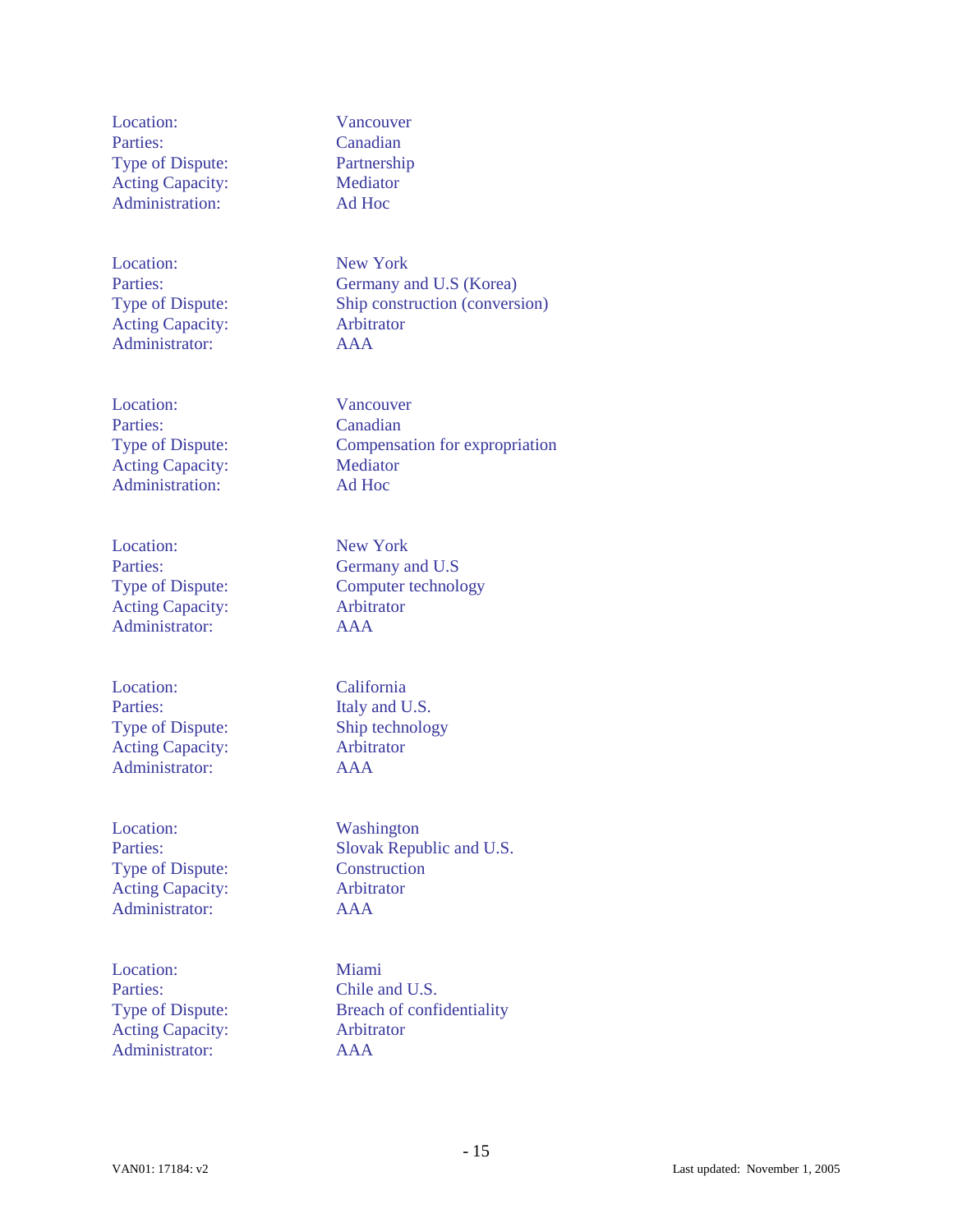Parties: Canadian Acting Capacity: Mediator Administration: Ad Hoc

Location: Vancouver Type of dispute: Ship brokerage Acting capacity: Arbitrator Administration: Ad Hoc

Location: Los Angeles Administration: AAA

Location: Los Angeles Administration: AAA

Location: Vancouver Acting capacity: Co-Arbitrator Administration: BCICAC

Location: London Type of dispute: Construction Acting capacity: Counsel Administration: **ICC** 

Location: London Acting capacity: Counsel Administration: **ICC** 

Location: British Columbia Type of Dispute: Native land tenure

Parties: Canadian and U.S.

Parties: Mexico and U.S. Type of dispute: Distribution of beverages Acting capacity: Presiding Arbitrator

Parties: Netherlands Antilles and U.S. Type of dispute: Licensing Agreement Acting capacity: Presiding Arbitrator

Parties: Antigua and Canada Type of dispute: Licencing Agreement

Parties: Turkey and Canada

Parties: Canada and Italy Type of dispute: Bank Share Purchase Agreement